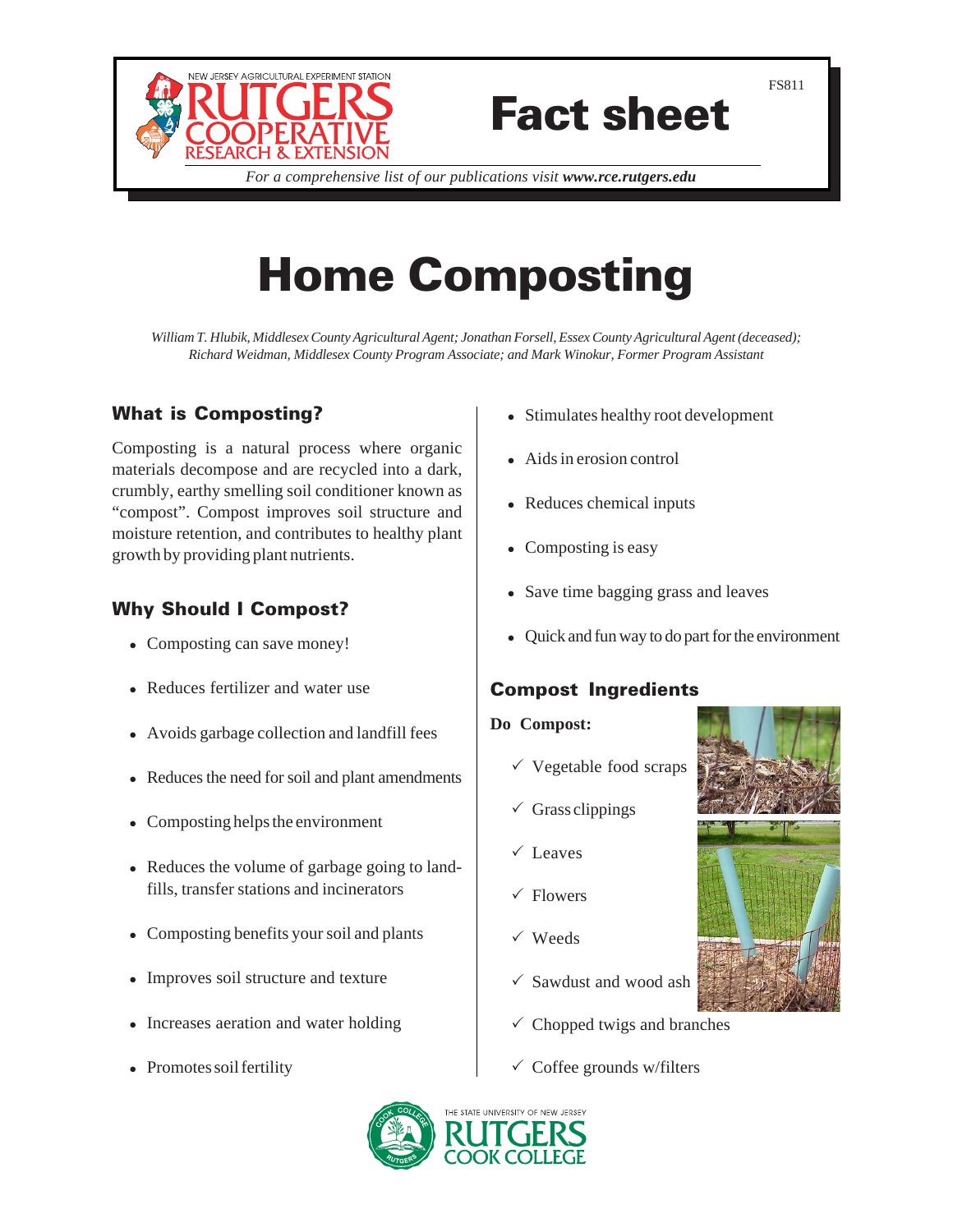#### **Don't compost:**

- 2 Meat scraps
- 2 Diseased or insect infested plants
- 2 Weeds with seeds
- 2 Dog and Cat feces
- 2 Food with grease or soap residues

### Composting Methods

#### **Slow Harvest: Ready in 12-18 Months**

Made by adding layers of available yard waste over several months.

- 1. Set compost bin where is will get rain.
- 2. Put yard waste in bin as it is generated in your yard. The material at the bottom and in the center will compost first.

#### **Fast Harvest: Ready in 5-15 Weeks**

Made by mixing equal weights of green and brown materials at once.

- 1. Add green materials such as grass clippings or vegetable scraps mixed with brown materials such as leaves (no woody-type materials should be included).
- 2. Add water to pile until it's as wet as a wrung out sponge.
- 3. Turn pile with a pitch fork or compost aerator tool twice a week for faster compost production (less often in wintertime).

# Types of Compost Bins

Compost can be made in open piles. However, to help keep a pile neat and maintain conditions needed for rapid decomposition, consider simple homemade or store bought bins. See back page for demonstration sites in New Jersey.

#### Homemade Bins:

- Made from wood pallets
- Made from snow fences

### Store Bought:

- Compost Tumbler
- Durable Plastic Bin



### Troubleshooting

Here is how to solve problems should they occur:

| <b>Symptom</b>                                      | <b>Problem</b>                                     | <b>Solution</b>                                               |
|-----------------------------------------------------|----------------------------------------------------|---------------------------------------------------------------|
| Pile has a rotten<br>odor                           | Not enough<br>air                                  | Turn pile                                                     |
| Pile has ammonia<br>odor                            | Too many<br>greens                                 | Add brown<br>material like<br>leaves/straw                    |
| Pile is dry                                         | Not enough<br>water; too<br>much woody<br>material | Turn and<br>moisten; add<br>fresh greens                      |
| Low pile<br>temperature (pile<br>is not composting) | Pile is too<br>small                               | Add new<br>materials                                          |
|                                                     | Insufficient<br>moisture                           | Add water                                                     |
|                                                     | Poor aeration                                      | Turn pile                                                     |
|                                                     | Lack of<br>nitrogen                                | Mix in greens<br>like grass or<br>food scraps                 |
|                                                     | Cold weather                                       | Insulate pile<br>with layer of<br>straw or cover<br>with tarp |
| Pests (rats,<br>raccoons, insects)                  | Presence of<br>meat or fatty<br>food scraps        | Remove from<br>pile                                           |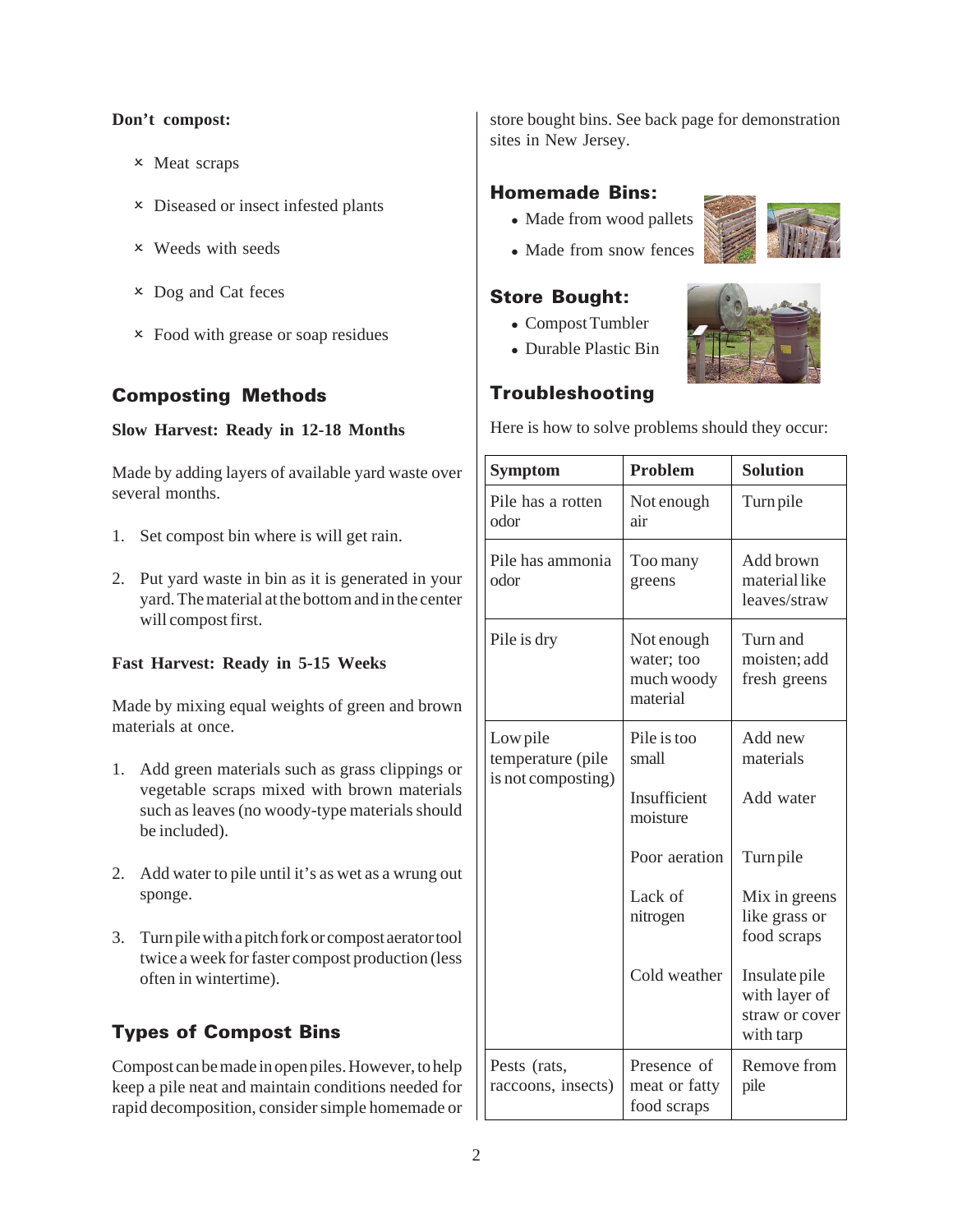### Keys to Good Compost

**Water:** The microorganisms in the compost pile need water to live. Water pile only as needed, to maintain compost as moist as a wrung out sponge. Don't let your pile dry out completely.

**Nutrients**: The microorganisms in the pile need carbon for energy and nitrogen for protein in order to survive. A good balance can be achieved by mixing two parts of nitrogen rich green materials such as grass clippings, with one part of carbon rich brown materials such as leaves. However, carbon-rich leaves by themselves will compost.

**Aeration:** To speed up decomposition, turn the pile frequently using a pitch fork. This provides the microorganisms with enough oxygen to thrive so they can heat up the compost. Placing large branches at the bottom of the pile will also help add air to the pile. Minimal turning would be once per month and less frequently during the year.

**Surface area**: The more surface area the microorganisms have to work on, the faster materials will decompose. Consider chopping materials, particularly brush or branches which have a diameter of  $\frac{1}{4}$ inch or more. Pile size is also important. For quicker decomposition, pile should be at least 3 feet x 3 feet to hold the heat of microbial activity, but not so large (larger than 5 feet x 5 feet) that air can't reach microbes at the center of the pile.

#### Use for Compost

**Mulch:** Spread compost around flower and vegetable plantings, trees, shrubs, and on exposed slopes. This will smother weeds, keep plant roots moist, and prevent soil erosion.

**Soil Conditioner:** Mix 1-3 inches of compost into vegetable and flower beds before planting. This returns organic matter to the soil in a usable form.

**Potting Mix:** Make your own mix by using equal parts of compost and sand or soil. Make sure compost is fully decomposed and screened.

#### Resources

Some books to help you along…

- *Backyard Composting*, Harmonious Technologies, P.O. Box 1865-100 Ojai, CA 93024
- *How to Grow More Vegetables*, John Jeavons, Ecology Action, 5798 Ridgewood Rd. Willits, CA 09590
- *Let it Rot*, Stu Campbell, Storey Communications, Inc., Schoolhouse Rd., RD #1, Box 105, Pownal, VT 05261
- *The Rodale Guide to Composting*, R.A. Simpson, Rodale Press, 33 E. Miner St., Emmaus, PA 18098
- *Worms Eat My Garbage*, Mary Appelhof, Flower Press, 10322 Shaver Rd., Kalamazoo, MI 49002

*For additional information on composting or where to get compost materials, call your Rutgers Cooperative Extension county office, found in the telephone directory blue pages, under "County Government" or your county recycling office.*

#### Compost Deconstruction Areas

These areas in New Jersey have various types of compost bins on display. Call ahead for hours and when tours or workshops are given.

#### **Atlantic County**

Atlantic County Utilities Authority Geo Garden 6700 Delilah Rd., Egg Harbor Township, NJ Contact: (609) 646-6600

#### **Burlington County**

Burlington County Resource Recovery Geo Garden Complex, Rt 543, Border of Florence and Mansfield Township Contact: (609) 499-5210